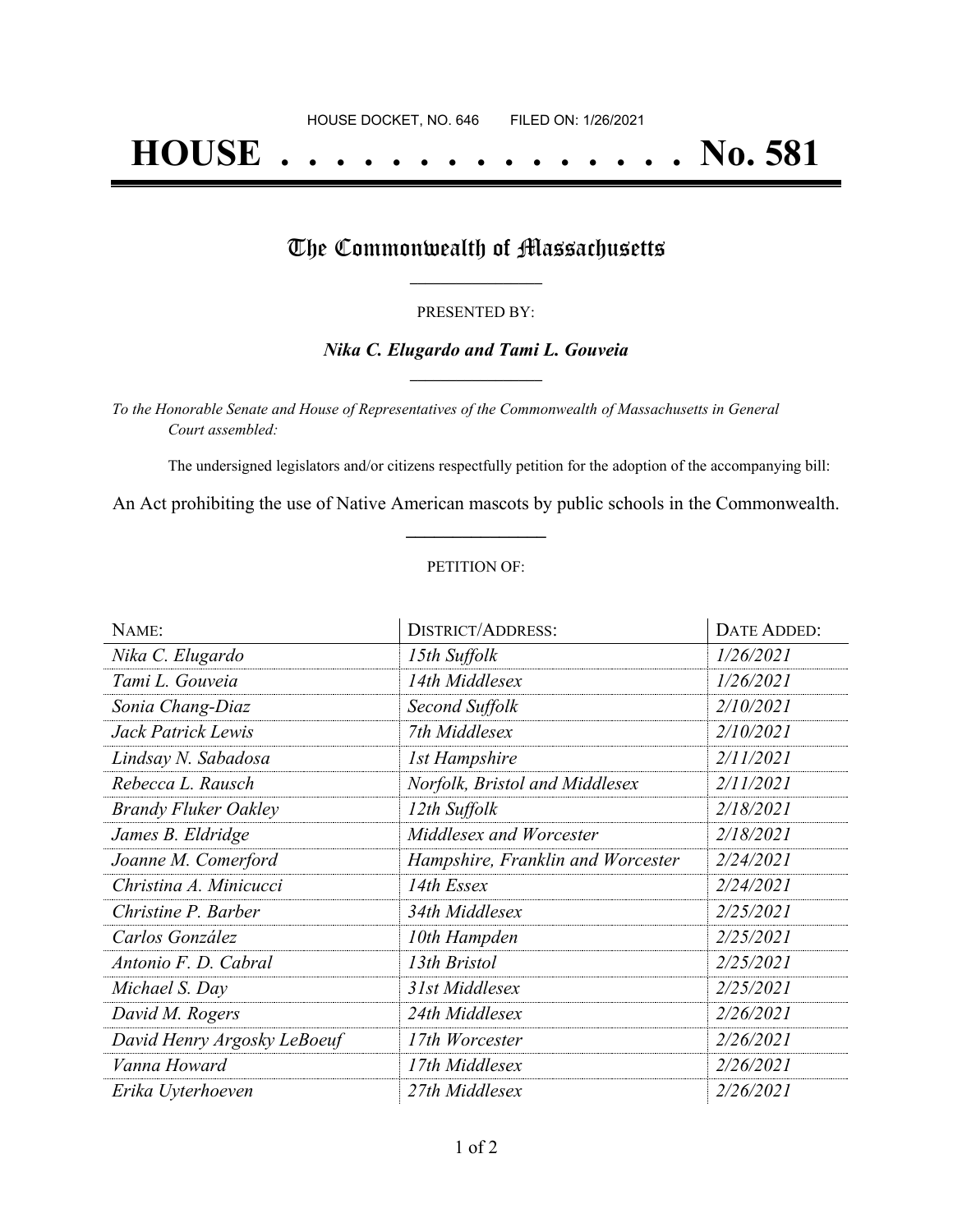| Chynah Tyler             | 7th Suffolk          | 2/26/2021 |
|--------------------------|----------------------|-----------|
| Ruth B. Balser           | 12th Middlesex       | 3/2/2021  |
| Mike Connolly            | 26th Middlesex       | 3/3/2021  |
| Thomas M. Stanley        | 9th Middlesex        | 3/7/2021  |
| Danillo A. Sena          | 37th Middlesex       | 3/8/2021  |
| Michelle L. Ciccolo      | 15th Middlesex       | 3/8/2021  |
| Tram T. Nguyen           | 18th Essex           | 3/10/2021 |
| Alice Hanlon Peisch      | 14th Norfolk         | 3/10/2021 |
| Peter Capano             | 11th Essex           | 3/11/2021 |
| Steven C. Owens          | 29th Middlesex       | 3/12/2021 |
| Tommy Vitolo             | 15th Norfolk         | 3/14/2021 |
| Carmine Lawrence Gentile | 13th Middlesex       | 3/15/2021 |
| Mary S. Keefe            | 15th Worcester       | 3/19/2021 |
| Natalie M. Higgins       | 4th Worcester        | 3/22/2021 |
| Jay D. Livingstone       | 8th Suffolk          | 3/29/2021 |
| Patrick M. O'Connor      | Plymouth and Norfolk | 3/29/2021 |
| Kevin G. Honan           | 17th Suffolk         | 3/29/2021 |
| David Paul Linsky        | 5th Middlesex        | 4/1/2021  |
| Kate Lipper-Garabedian   | 32nd Middlesex       | 4/2/2021  |
| Adrian C. Madaro         | 1st Suffolk          | 4/5/2021  |
| Jason M. Lewis           | Fifth Middlesex      | 4/12/2021 |
| Julian Cyr               | Cape and Islands     | 5/8/2021  |
| Marcos A. Devers         | 16th Essex           | 5/10/2021 |
| Natalie M. Blais         | <b>1st Franklin</b>  | 5/18/2021 |
| Kay Khan                 | 11th Middlesex       | 5/28/2021 |
| Kip A. Diggs             | 2nd Barnstable       | 5/28/2021 |
| Steven Ultrino           | 33rd Middlesex       | 6/24/2021 |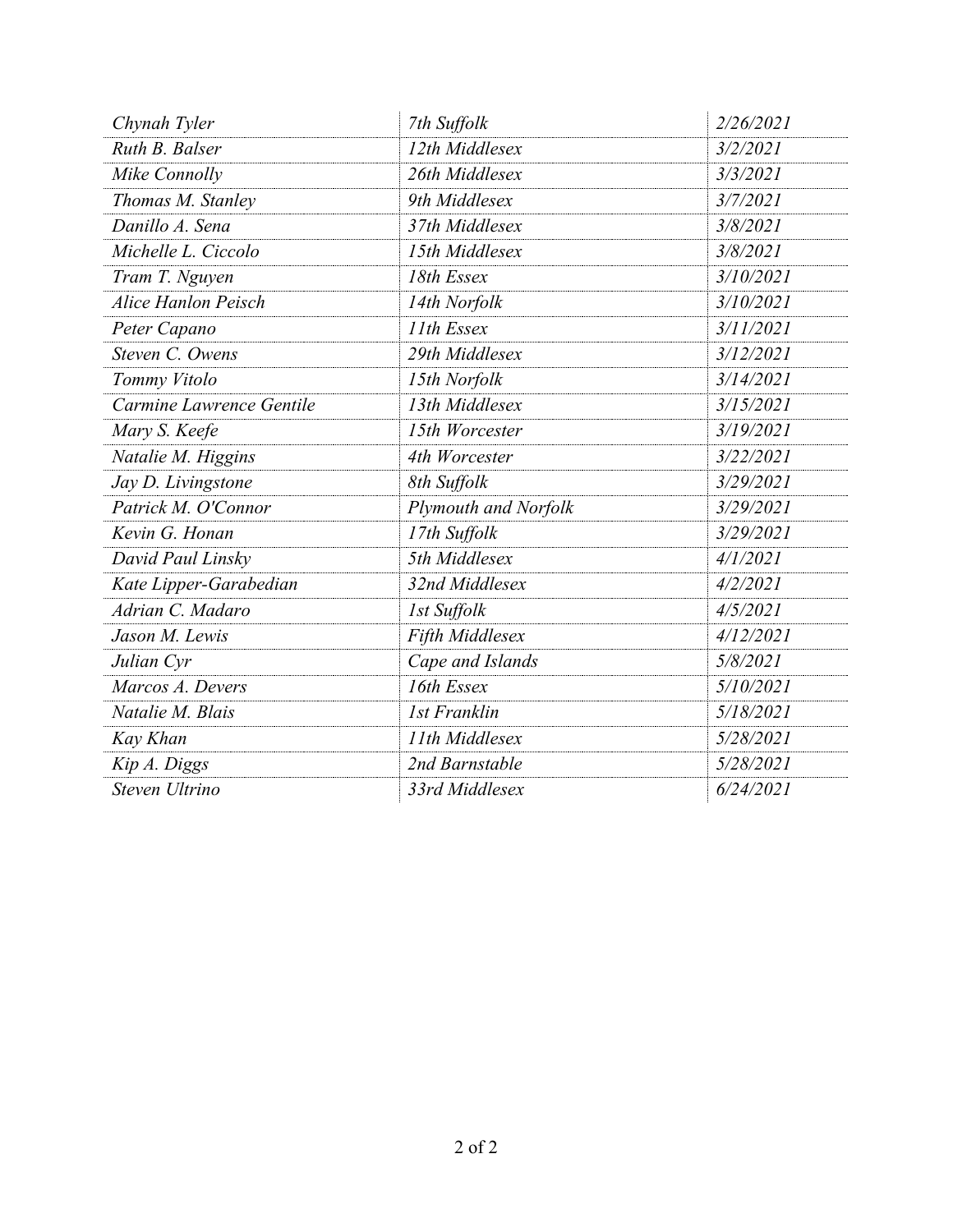#### HOUSE DOCKET, NO. 646 FILED ON: 1/26/2021

## **HOUSE . . . . . . . . . . . . . . . No. 581**

By Representatives Elugardo of Boston and Gouveia of Acton, a petition (accompanied by bill, House, No. 581) of Nika C. Elugardo, Tami L. Gouveia and others relative to prohibiting the use of Native American mascots by public schools in the Commonwealth. Education.

#### [SIMILAR MATTER FILED IN PREVIOUS SESSION SEE HOUSE, NO. *443* OF 2019-2020.]

### The Commonwealth of Massachusetts

**In the One Hundred and Ninety-Second General Court (2021-2022) \_\_\_\_\_\_\_\_\_\_\_\_\_\_\_**

**\_\_\_\_\_\_\_\_\_\_\_\_\_\_\_**

An Act prohibiting the use of Native American mascots by public schools in the Commonwealth.

Be it enacted by the Senate and House of Representatives in General Court assembled, and by the authority *of the same, as follows:*

1 Chapter 71 of the General Laws is hereby amended by adding after section 97 the

2 following section:-

| $\overline{3}$ | Section 98. (a) The board of elementary and secondary education shall promulgate                    |
|----------------|-----------------------------------------------------------------------------------------------------|
| $\overline{4}$ | regulations prohibiting public schools from using an athletic team name, logo, or mascot which      |
| 5 <sup>5</sup> | names, refers to, represents, or is associated with Native Americans, including aspects of Native   |
| 6              | American cultures and specific Native American tribes. The board shall establish a date by          |
| 7              | which any school in violation of said regulations shall choose a new team name, logo, or mascot.    |
| 8              | (b) Notwithstanding subsection (a), the regulations shall permit a public school to                 |
| 9              | continue to use uniforms or other materials bearing their prohibited at heletic team name, logo, or |